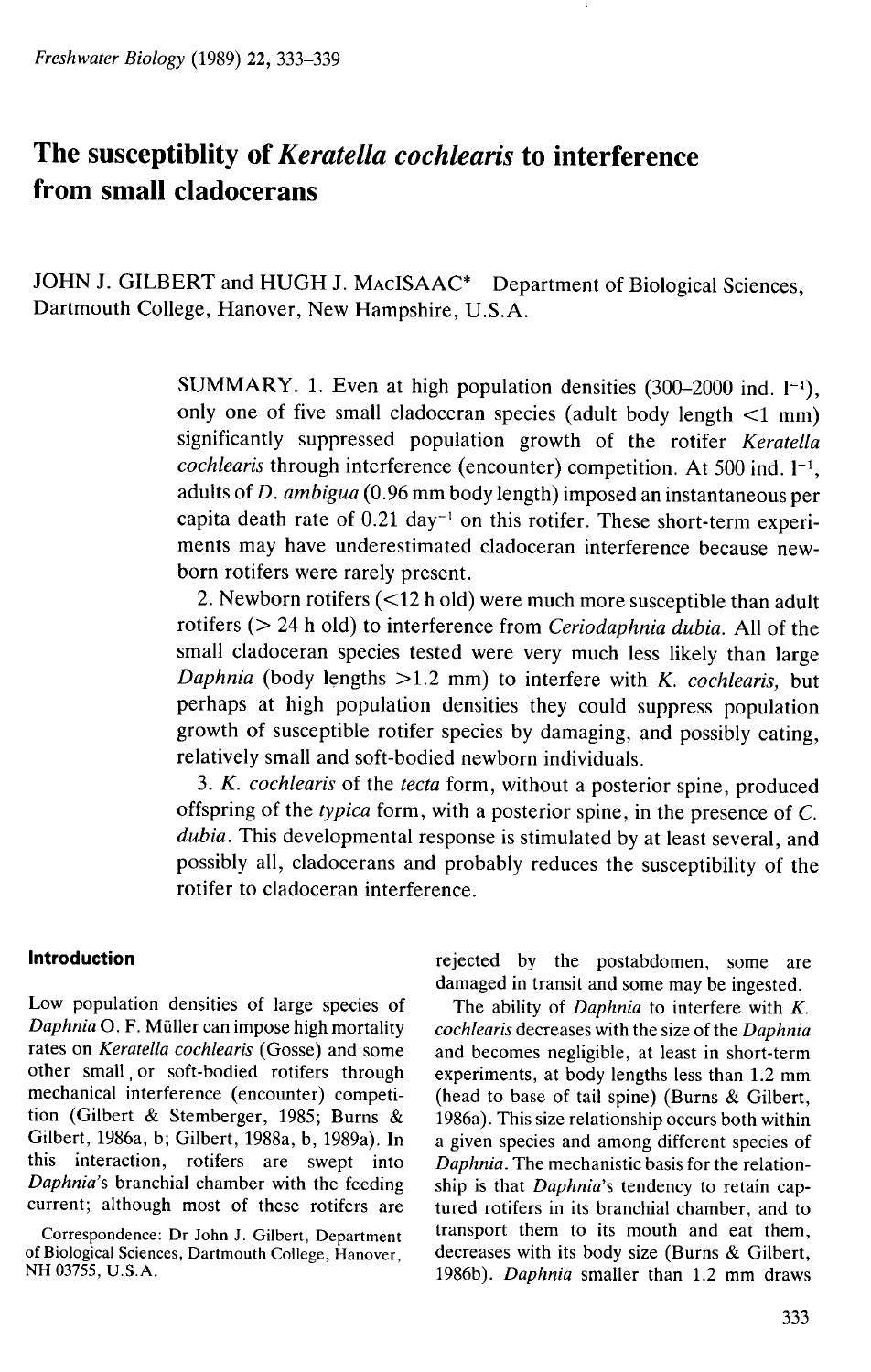rotifers into its branchial chamber but rejects them very rapidly and apparently unharmed.

The primary purpose of the present study is to determine the extent to which a 1.2 mm size threshold for interference might apply to cladocerans other than *Daphnia.* Specifically, we test the hypothesis that cladocerans with body lengths less than 1.2 mm from various genera will not interfere with *K. cochlearis.* Additional experiments with one of these cladoceran species examines whether this hypothesis holds even under conditions when *K. cochlearis* should be maximally vulnerable  $-$  when it is young (relatively small and soft-bodied) and when the cladocerans have no algal food and hence should be more likely to eat captured rotifers (Gilbert & Stemberger, 1985; Burns & Gilbert, 1986b). Finally, some observations from these experiments are used to assess whether *K. cochlearis* produces a posterior spine in the presence of cladocerans.

## **Material and Methods**

The rotifer *Keratella cochlearis* f. *tecta* (Gosse) and the cladocerans *Bosmina longirostris* (O. F. Muller), *Ceriodaphnia dubia* Richard, *Holopedium gibberum* Zaddach, *Diaphanosoma brachyurum* (Lieven) and *Daphnia ambigua* (Scourfield) were cultured on a species of *Cryptomonas* Ehrenberg ( $\approx 9 \times 10^{-5} \mu$ g cell<sup>-1</sup>) in glass-fibre-filtered lake water as described elsewhere (Gilbert, 1985,1988a). Cultures of all species contained exclusively females and, except for *H. gibberum,* were clones. Adult body lengths of the cladoceran species are reported in Table 1. The body length of *K. cochlearis,* without spines, was about  $80 \mu m$ . All cultures were maintained, and all experiments were conducted, at 20°C in a photocycle (LD 16:8,  $\sim$ 300 lux).

The ability of each cladoceran species to interfere mechanically with *K. cochlearis* was determined from population growth rates *(r)* of the *Keratella* with and without cladocerans. Death rates imposed on the *Keratella* by the cladocerans  $(d<sub>c</sub>)$  were calculated from the differences between these two population growth rates (Gilbert, 1988a). Experiments were conducted in 50 ml beakers containing 40 or 50 ml of a *Cryptomonas* suspension (2.5 or  $5 \times 10^4$  cells ml<sup>-1</sup>) in lake water with about 10% (v/v) fresh

| Experi- | Cladoceran              |                                 |                                 | Keratella r day <sup>-1</sup> |                                |                                            |
|---------|-------------------------|---------------------------------|---------------------------------|-------------------------------|--------------------------------|--------------------------------------------|
| ment    | Species                 | $\binom{mm}{\text{mm}}$<br>Size | number per<br>beaker<br>Initial | cladocerans<br>Without        | cladocerans<br>With            | Keratella d <sub>c</sub> day <sup>-1</sup> |
|         | ongirostris<br>Bosmina  | $0.43 \pm 0.06$                 |                                 | $0.03 \pm 0.05$               | $0.01 \pm 0.02$ <sup>NS</sup>  | $0.02 \pm 0.07$                            |
|         |                         | $0.44 \pm 0.03$                 |                                 | $0.04 \pm 0.04$               | $0.04 \pm 0.07$ <sup>NS</sup>  | 0.001004                                   |
|         | Ceriodaphnia dubia      | $0.70 + 0.06$                   |                                 | $0.21 \pm 0.14$               | $0.21 \pm 0.04$ <sup>NS</sup>  | $0.00 \pm 0.10$                            |
|         |                         | $0.69 + 0.04$                   |                                 | $0.34 + 0.09$                 | $0.31 \pm 0.12$ <sup>NS</sup>  | $0.03 + 0.20$                              |
|         | Holopedium gibberum     | $0.76 \pm 0.03$                 |                                 | $0.00 + 0.00$                 | $-0.05 \pm 0.05$ <sup>NS</sup> | $0.05 \pm 0.05$                            |
|         |                         | $0.66 \pm 0.04$                 |                                 | $0.05 \pm 0.06$               | $0.03 \pm 0.05$ <sup>NS</sup>  | $0.03 \pm 0.02$                            |
|         | Diaphanosoma brachyurum | $0.83 \pm 0.07$                 |                                 | $0.20 \pm 0.17$               | $0.17 \pm 0.16$ <sup>88</sup>  | $0.03 + 0.06$                              |
|         |                         | $0.80 \pm 0.14$                 |                                 | $0.08 + 0.08$                 | $0.04 \pm 0.04$ <sup>NS</sup>  | $0.04 \pm 0.07$                            |
|         | Daphnia ambigua         | $0.96 \pm 0.16$                 |                                 | $0.00 + 0.00$                 | $-0.21 \pm 0.11$ *             | $0.21 \pm 0.11$                            |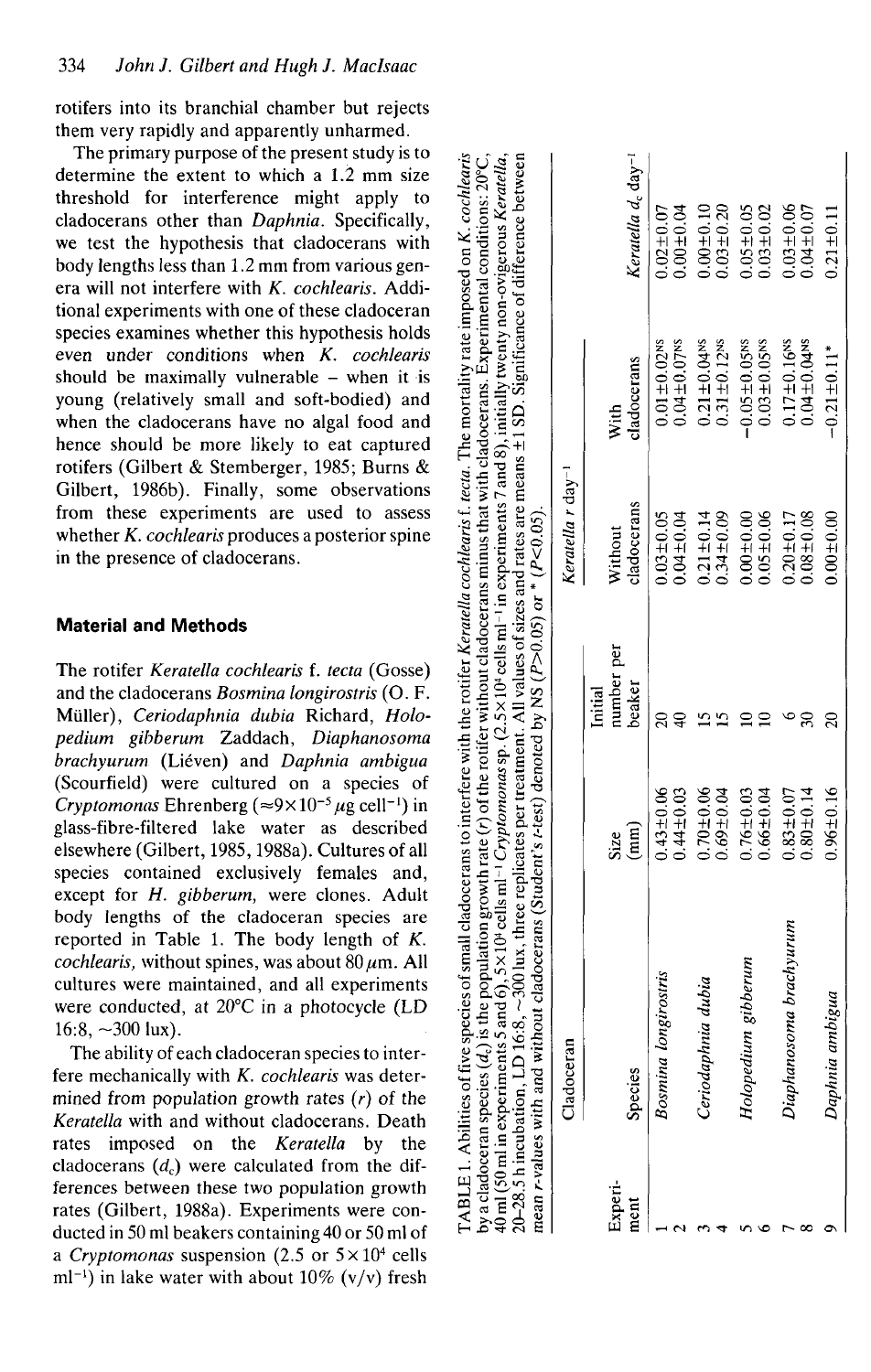algal growth medium - Woods Hold MBL medium (Nichols, 1973) as modified by Stemberger (1981). *Cryptomonas* cells \^ere enumerated either with an electronic particle counter (Particle Data, Inc.) or with a haemacytometer. All *Keratella* populations were initiated with twenty non-ovigerous, although rarely juvenile (<12 h old), individuals of the *tecta* form. Ciadoceran densities ranged from six to forty individuals per beaker  $(150-1000 \text{ ind. } l^{-1})$ . Incubation periods were about 1 day, but varied among experiments from 20 to 28.5 h. In all experiments the treatments with and without dadocerans were replicated three times. At the end of the population-growth-rate experiments with *Ceriodaphnia,* non-ovigerous *Keratella* (mostly individuals born towards the end of the incubation period) were preserved in 10% formalin and measured for body and posterior spine lengths. These measurements were made with a compound microscope and were accurate to the nearest  $2.5 \mu m$ .

Three experiments testing the effects of food availability and *Keratella* size (age) on the survivorship of *Keratella* with and without *Ceriodaphnia* were conducted within a 13 day period in 50 ml beakers with 40 ml of a suspension of *Cryptomonas* in 9:1 (v/v) lake water and algal growth medium. The design of the experiments and the number of replicates in the different treatments are given in Table 2. Prior to the experiments, the *Ceriodaphnia* was acclimated for 1 day on a *Cryptomonas* suspension containing  $1.15 \times 10^4$  cells ml<sup>-1</sup>. In the experiments, this same concentration of *Cryptomonas* cells was used in all cultures in treatments with food, while no *Cryptomonas* cells were present in the cultures in treatments without food. Each

culture in the treatments with *Ceriodaphnia* contained thirteen, usually gravid, adults of this ciadoceran (325 ind. 1~'). All cultures were inoculated with either fifty adult or fifty juvenile *K. cochlearis* f. *tecta.* Juveniles were <12 h old and starved since birth; adults were non-ovigerous individuals >24 h old and starved for 24 h. Incubation periods of the experiments were 24 h. Visual inspection showed that *Cryptomonas* cells were still abundant at the end of the experiments in those cultures where they were initially present. Total lengths of the *Ceriodaphnia* and *Keratella* were measured using live and preserved (10% formalin) individuals, respectively, with a stereomicroscope to the nearest  $9.3 \mu$ m.

*K. cochlearis* survival during the 24 h period in the different treatments was analysed using the procedure CATMOD of the Statistical Analysis System (SAS Institute, 1985)<sup>\*</sup> This procedure generates an analysis of variance table by performing a weighted-least-squares analysis on categorical, dependent-variable responses and estimating the significance of design effects by using a Wald statistic and the chi-square distribution. Survival data for the different experiments were pooled prior to statistical analysis. Treatments with more than three replicates (Table 2) were run on more than one date; the variability between such rephcates was always low, indicating that test conditions were similar across test dates.

### **Results**

The effects of five species of small dadocerans on the population growth rate of *K. cochlearis*

TABLE 2. Design and treatment replication of experiments testing effects of *Ceriodaphnia dubia,* rotifer size (age), and presence (P) or absence (A) of food on the survivorship of *Keratella cochlearis* f. *tecta* over a 24-h period

|                       |                      | Treatment |  |                                   |                    |       |  |          |  |
|-----------------------|----------------------|-----------|--|-----------------------------------|--------------------|-------|--|----------|--|
|                       | Ceriodaphnia present |           |  |                                   | Cerodaphnia absent |       |  |          |  |
| Keratella cochlearis: | Adult                |           |  | Juvenile                          |                    | Adult |  | Juvenile |  |
| Food:                 | P                    | А         |  | А                                 | р                  |       |  | А        |  |
|                       |                      |           |  | Number of experimental replicates |                    |       |  |          |  |
| Experiment            |                      |           |  |                                   |                    |       |  |          |  |
|                       |                      |           |  |                                   |                    |       |  |          |  |
| 2                     |                      |           |  |                                   |                    |       |  |          |  |
| 3                     |                      |           |  | 3                                 |                    |       |  |          |  |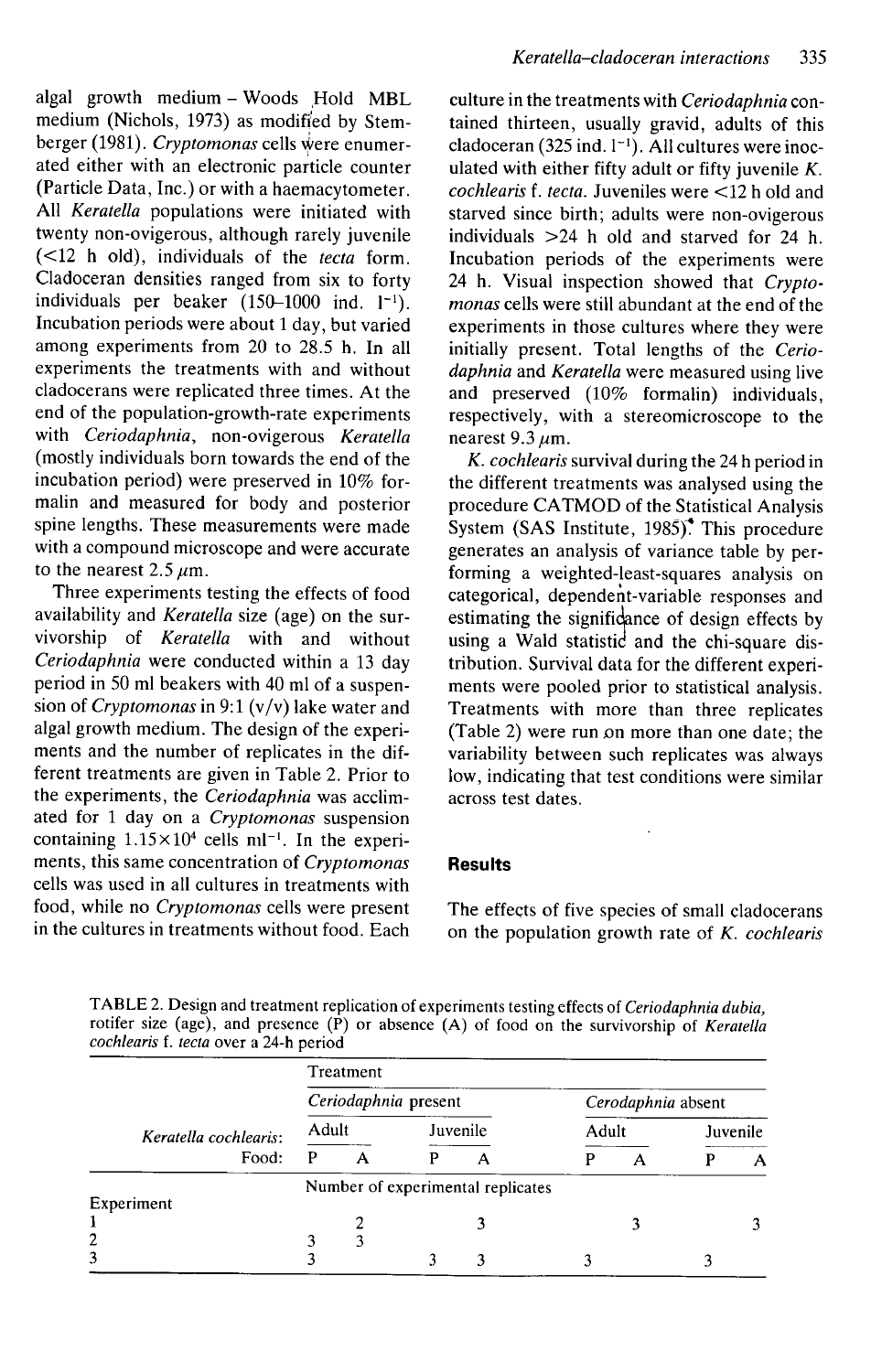| TABLE 3. Effect of presence of <i>Ceriodaphnia</i> on the development of a posterior spine in <i>Keratella cochlearis</i> f. |  |
|------------------------------------------------------------------------------------------------------------------------------|--|
| <i>tecta.</i> The <i>Keratella</i> examined were non-ovigerous individuals removed at the end of the 1-day $(24-27.5 h)$     |  |
| incubations – mostly offspring produced during the experiment, but probably also some of the initial females.                |  |
| Details of experiments are in Table 1.                                                                                       |  |

| Experiment<br>(Table 1) | Keratella                                                             |                                       |                                                                   |                                       |                                                                                 |  |  |  |
|-------------------------|-----------------------------------------------------------------------|---------------------------------------|-------------------------------------------------------------------|---------------------------------------|---------------------------------------------------------------------------------|--|--|--|
|                         | Without Ceriodaphnia                                                  |                                       | With Ceriodaphnia                                                 |                                       |                                                                                 |  |  |  |
|                         | Body length $(\mu m)$<br>$\left[\bar{x} \pm 1 \text{ SD } (N)\right]$ | Proportion<br>with posterior<br>spine | Body length $(\mu m)$<br>$\lceil \bar{x} \pm 1 \rceil$ SD $(N)$ ] | Proportion<br>with posterior<br>spine | Posterior spine<br>length $(\mu m)$<br>$\lceil \bar{x} \pm 1 \rceil$ SD $(N)$ ] |  |  |  |
| 3<br>4                  | $81.3 \pm 3.7(18)$<br>$80.7 \pm 4.3$ (21)                             |                                       | $80.1 \pm 4.6(16)$<br>$80.9 \pm 4.2$ (20)                         | 0.75<br>0.85                          | $14.9 \pm 9.4$ (16)<br>$14.8 \pm 7.6$ (20)                                      |  |  |  |

are shown in Table 1. Although all of the cladoceran species were present at high population densities  $(150-1000$  ind.  $1^{-1}$ ), only the largest species (D. *ambigua)* significantly suppressed the *Keratella. Cryptomonas* densities were not determined at the end of the incubation periods, but visual inspection at such times showed that this algal food resource was still abundant in treatments with and without cladocerans in all experiments.

The presence of cladocerans induced most of the few offspring of *K. cochlearis* produced during these experiments to develop a posterior spine not possessed by their mothers. This effect was documented in experiments 3 and 4 with C. *dubia* (Table 3). Thus, some cladoceran factor can cause a transformation of the *tecta* form of *K. cochlearis* to the *typica* form in one generation. The presence of some (15-25%) *tecta* individuals among the non-ovigerous *Keratella* at the end of the incubation periods in the cultures with *Ceriodaphnia* indicates that these rotifers either were offspring not responding to the *Ceriodaphnia* factor or belonged to the initial cohort of *tecta* individuals.



FIG. 1. Frequency distributions of lorica lengths (including anterior spines) of juvenile (<12-h-old) (stipples) and adult (>24-h-old) (diagonals) *Keratella cochlearis* f. *tecta.*



FIG. 2. Frequency distributions of body lengths of adult *Ceriodaphnia dubia.*

The results of experiments on the effects of food availability and rotifer size on the susceptibility of *K. cochlearis* to interference from C. *dubia*, at a population density of 325 adults  $l^{-1}$ , are shown in Figs. 1-3 and Table 4. Size frequency distributions of the juvenile and adult



FIG. 3. Mean survivorship (+1 SE) over a 24-h period of newborn (<12-h-old) and adult (>24-h-old) *Keratella cochlearis* f. *tecta* as affected by *Ceriodaphnia dubia* and presence (stipples) or absence (diagonals) of food.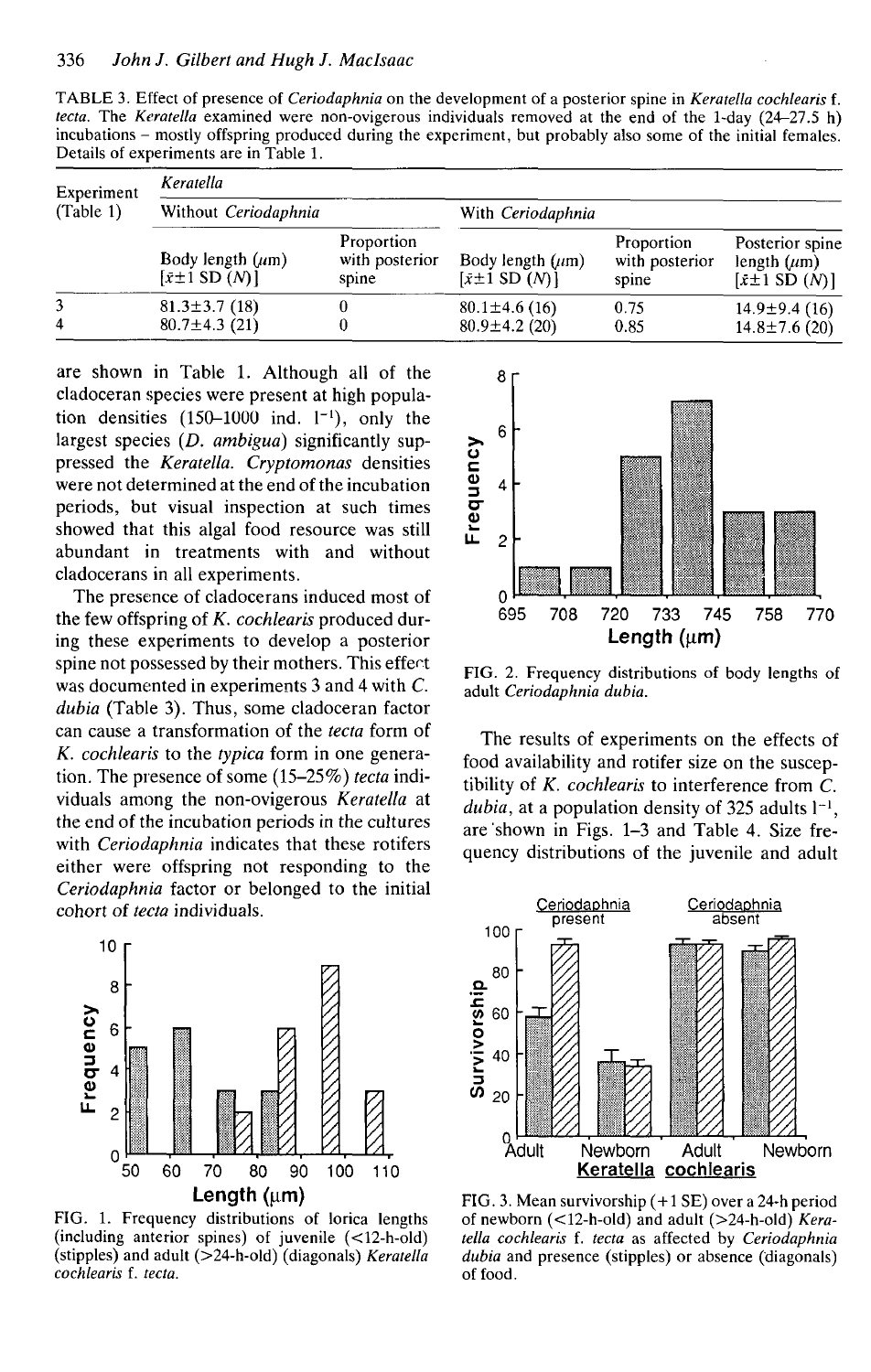| Effect                                   | df | Chi-square | Significance<br>(P |
|------------------------------------------|----|------------|--------------------|
| Ceriodaphnia                             |    | 139        | < 0.0001           |
| <b>Size</b>                              |    | 30         | < 0.0001           |
| Food                                     |    | 16         | < 0.0001           |
| $Ceriodaphnia \times size$               |    | 34         | < 0.0001           |
| Ceriodaphnia × food                      |    | 3          | 0.0672             |
| $Size \times food$                       |    | 4          | 0.0348             |
| Ceriodaphnia $\times$ size $\times$ food |    | 19         | < 0.0001           |
| Intercept                                |    | 264        | < 0.0001           |

TABLE 4. Analysis of variance table depicting the effects of adult *Ceriodaphnia dubia,* rotifer size, and food presence on the survivorship of *Keratelta cochlearis* f. *tecta*

*Keratella* at the start of the experiments (Fig. 1) were significantly different  $(P=0.014)$ . Kolmogorov-Smirnov two-sample test). The mean total length (including anterior spines) of the juveniles (68  $\mu$ m) was significantly smaller than that of the adults  $(91 \mu m)$  ( $P < 0.001$ , Student's *t-tesi).* The mean length of the adult *Ceriodaphnia* (Fig. 2) was 0.737 mm. *Keratella* survivorship in the different treatments is shown in Fig. 3, and the statistical analysis is presented in Table 4. The juveniles of *Keratella* were much more susceptible than the adults to interference from *C. dubia.* This age or size effect occurred whether or not *Cryptomonas* food was present. *Keratella* mortality from *Ceriodaphnia* interference did not increase in the absence of food. The survivorship of juvenile *Keraiella* with *Ceriodaphnia* was similarly low in the presence and absence of food, and that of adult *Keratella* was actually significantly higher without food (Table 4). This latter, unexpected result occurred in all replicates of two different experiments where adult *Keratella* were tested with *Ceriodaphnia* in the presence and absence of *Cryptomonas.* In the statistical analysis, this result increases the importance of the presence of *Ceriodaphnia* and food, increases the importance of the *Ceriodaphnia X size X food* interaction, and reduces the importance of size and the *Ceriodaphnia X size* interaction.

#### **Discussion**

The results of the population growth experiments generally confirmed the hypothesis that dadocerans with body lengths less than 1.2 mm will not interfere mechanically with *K. cochlearis* (Table 1). The one exception in these experiments was *D. ambigua.* This ciadoceran had a mean adult body length of 0.96 mm and, at a population density of 500 ind.  $l^{-1}$ , caused a mortality rate of 0.21 day<sup>-1</sup> on a *K. cochlearis* population. Of course, such a high density of *Daphnia* would rarely, if ever, occur in nature; thus, it seems reasonable to suggest that much lower, natural densities of this small daphnid probably would not have appreciable, direct effects on populations of *K. cochlearis.* Most interestingly, another study indicated that adults of the very small ciadoceran, *Seapholeberis kingi* Sars, which had body lengths of 0.4-0.6 mm, strongly interfered with the rotifer *Synchaeta oblonga* (Ehrenberg) (Gilbert, 1989b). Accordingly, there may be some exceptions to the rule that ciadoceran species with adult body lengths less than 1.2 mm cannot interfere with rotifers.

Another, more general exception to this rule is that small dadocerans may interfere with very young but not older rotifers. The experiments on the effect of *Ceriodaphnia* on the survivorship of different-aged *K. cochlearis* showed this to be the case. Newborn rotifers (<12 h old) were much more likely to be killed by *Ceriodaphnia* than adult rotifers  $(>=24$  h old), whether or not food resources were present (Fig. 3, Table 4). This observation is consistent with results from an earlier study (Gilbert & Stemberger, 1985) showing that newborn individuals of *K. cochlearis* are more susceptible to *Daphnia* interference than adults. This finding was based on direct observations of rotifers swept into and rejected from the branchial chamber of *D. galeata* Sars *mendotae* Birge. The greater vulnerability of newborn rotifers almost certainly is due to their smaller size and softer integument.

The experiments on the effects of *Ceriodaphnia* on the survival of *K. cochlearis* showed that the presence or absence of food affected the survival of adult but not newborn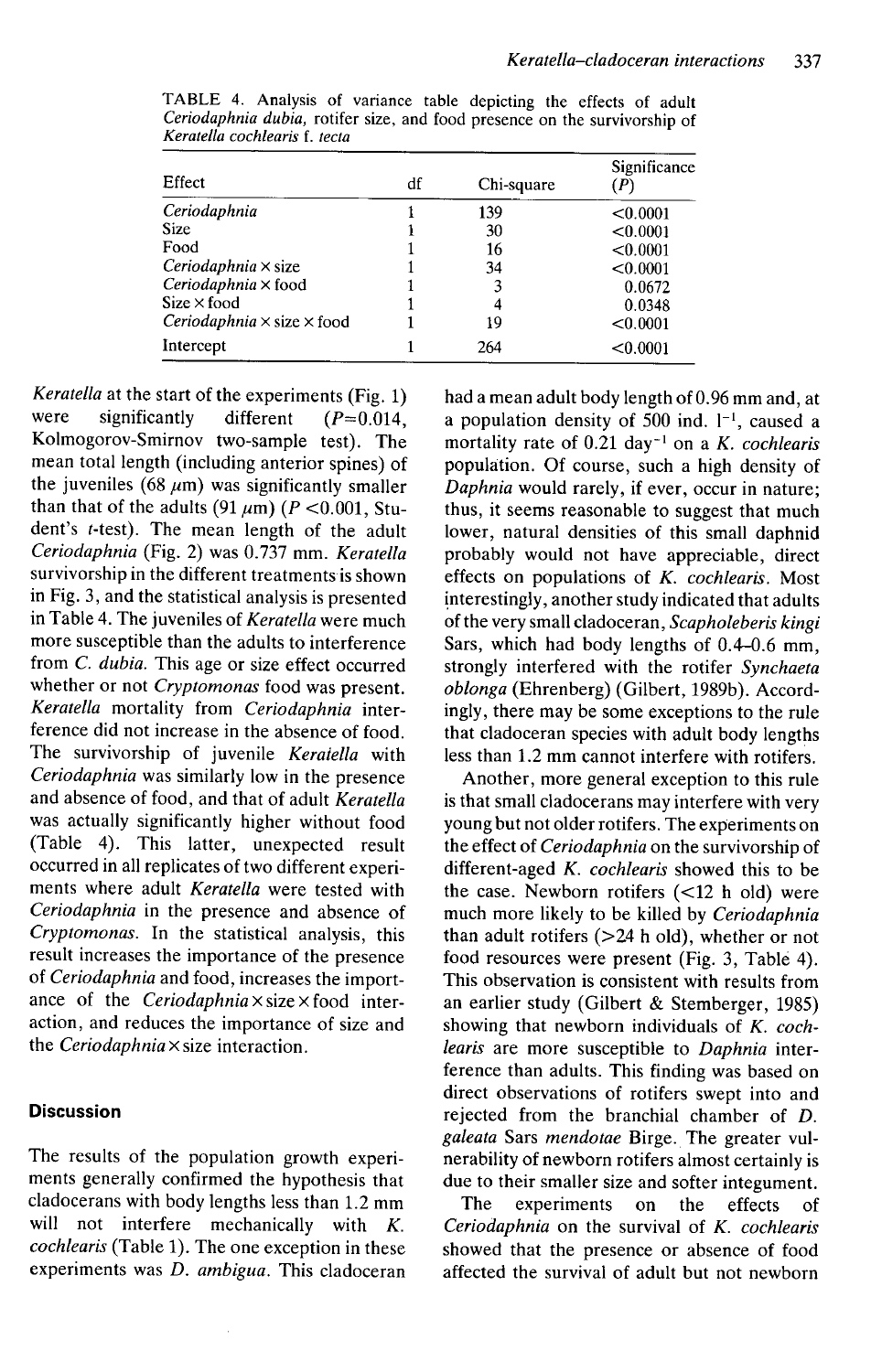rotifers (Fig. 3). The effect on adult rotifers was contrary to expectations. For some unknown reason adults were more vulnerable when food was present. Burns & Gilbert (1986b) found that *K. cochlearis* was more likely to be damaged or eaten by *D. pulex* Leydig when algal food resources were absent; and so we had hypothesized that the same would be true with *Ceriodaphnia.* The failure of the absence of food to further decrease the survivorship of the newborn rotifers was also surprising.

*Ceriodaphnia's* ability to interfere with newborn *K. cochlearis* certainly could increase its ability to suppress competitively this rotifer species. In our survivorship experiments, slightly more than 60% of the newborn *K. cochlearis* were killed within 1 day by C. *dubia* at a population density of 325 adults  $l^{-1}$  (Fig. 3). Strong suppression of *K. cochlearis* by *Ceriodaphnia* has, in fact, been indicated in experimental ponds with *C. reticulata* (Jurine) (Hall, Cooper & Werner, 1970) and demonstrated in laboratory competition experiments with *C. dubia* (Maclsaac & Gilbert, 1989). In general, susceptibility of newborn rotifers to small dadocerans could cause a bottleneck for rotifer population growth.

Our short-term experiments on the effect of C *dubia* and other ciadoceran species on the population growth rate of *K. cochlearis* probably underestimated the abilities of these dadocerans to interfere with *K. cochlearis,* because newborn rotifers were not included in the initial populations and generally were not often produced during the experiment. In experiments 3, 4 and 7 there was considerable *K. cochlearis* reproduction: r-values  $\geq 0.2$  day<sup>-1</sup> (Table 1), but these newborn rotifers were produced towards the end of the incubation period and thus would have had very limited exposure to the dadocerans.

While *D. ambigua* and C. *dubia* in the present study showed some ability to interfere with *K. cochlearis,* it is clear that large *Daphnia* (body lengths >1.2 mm) are much more likely to interfere with this rotifer than small dadocerans (body lengths <1.2 mm) are. For example, interference from *Daphnia* with a body length of 2.5 mm and at a density of 5 ind.  $1<sup>-1</sup>$  imposed a mortality rate  $(d)$  of about 0.46 day<sup>-1</sup> on a population of X. *cochlearis* (Burns & Gilbert, 1986a), while that from *D. ambigua* with a body length of 0.96 mm and at a density two orders of magnitude greater (500 ind.  $1^{-1}$ ) caused a much lower mortality rate  $(0.21 \text{ day}^{-1})$ . This fundamental difference between the abilities of large and small dadocerans to interfere with rotifers must contribute to the fact that rotifers in natural communities generally are rare when large *Daphnia* are present but often abundant when only small dadocerans occur (Gilbert, 1988b).

Another potentially important explanation for the ability of rotifers to coexist with small dadocerans is that rotifers are able to compete quite effectively with them for shared food resources, despite their relatively much smaller body size. Competition experiments have demonstrated mutual suppression, long-term (up to 7 weeks) coexistence, and even occasional exclusion of dadocerans by rotifers (Maclsaac & Gilbert, 1989).

It should be noted that *K. cochlearis* is one of the most susceptible rotifer species to interference from large *Daphnia* so far tested (Gilbert, 1988a). Therefore, it seems reasonable to conclude that species less susceptible to *Daphnia* interference than *K. cochlearis* should also be less susceptible to interference from smaller dadocerans. Accordingly, it follows that if small dadocerans are generally unlikely to interfere with *K. cochlearis,* then they are even more unlikely to interfere with less susceptible rotifer species. The only rotifers likely to be directly affected by interference from small dadocerans are those that have soft integuments and body sizes similar to, or smaller than, that of *K. cochlearis.*

The experiments on the population growth rates of *K. cochlearis* with and without C. *dubia* showed that the *tecta* form of this rotifer, with no posterior spine, produced offspring of the *typica* form, with a posterior spine, in the presence of *C. dubia* (Table 3). A posterior spine in *K. cochlearis* probably is induced by most, if not all, other dadocerans. Long-term competition experiments with this rotifer and either *B. longirostris* or *D. ambigua* showed that the rotifers in mixed-species cultures were much more likely to have posterior spines than those in single-species cultures (Maelsaac & Gilbert, 1989). Induction of a posterior spine in *K. cochlearis* also is stimulated by the rotifer *Asplanchna* (Gosse) and by cyclopoid copepods (Stemberger & Gilbert, 1984). Similarly, induction of two posterior spines in *K. testudo* (Ehrenberg) is caused by these same taxa - *Asplanchna,* calanoid as well as cyclopoid copepods, and *Daphnia* (Stem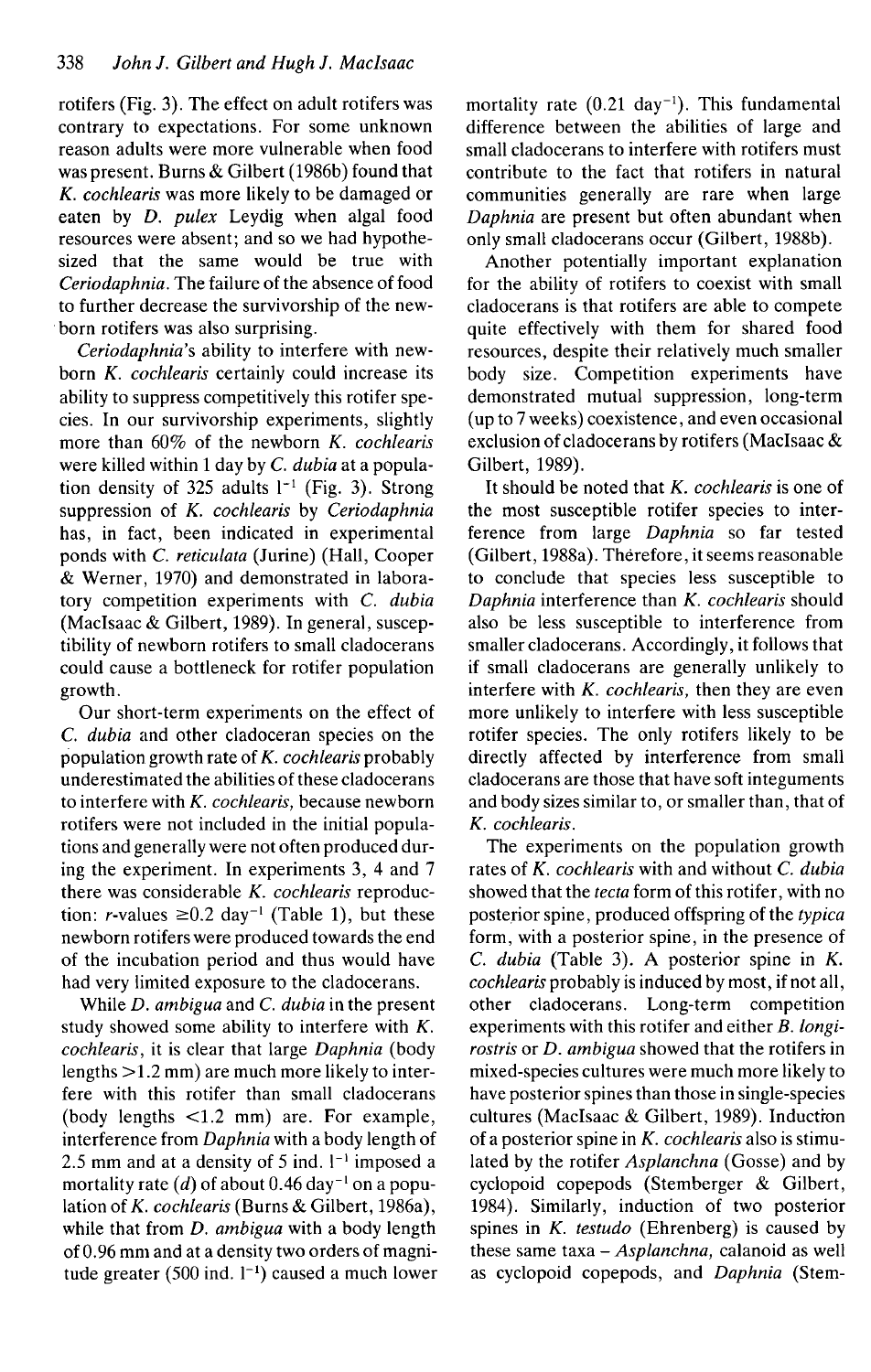berger & Gilbert, 1987). In all these cases that have been investigated, the posterior spines in both *K. cochlearis* and *K. testudo* are induced through the release of a chemical factor into the environment (Gilbert & Stemberger, 1984; Stemberger & Gilbert, 1984, 1987).

The production of one or two posterior spines in *Keratella* in response to *Asplanchna,* copepods, and dadocerans reduces the mortality rate imposed on the *Keratella* by the inducing organisms. Spined morphs are less likely than unspined ones to be eaten by *Asplanchna* and copepods, and to be damanged or eaten by *Daphnia* (Gilbert & Stemberger, 1984; Stemberger & Gilbert, 1984, 1987; Gilbert, 1988a). Accordingly, it seems likely that the production of a posterior spine by *K. cochlearis* in response to the *Ceriodaphnia* in the present study should decrease the susceptibility of neonates to mechanical interference from this ciadoceran. The reason why one or two posterior spines can protect *Keratella* from interference was revealed by observing encounters between *K. testudo* morphs and *D. pulex* (Stemberger & Gilbert, 1987). When captured in *Daphnia's* branchial chamber, the morph with two posterior spines was rejected more quickly and was less likely to be transported along the food groove to the mouth than the morph without posterior spines. Keratella's developmental response to cladocerans must be particularly important in reducing intense interference from large *Daphnia,* but it is probably also important in reducing the susceptibility of the most vulnerable, young individuals to the much less intense interference from smaller dadocerans.

# **Acknowledgments**

This study was supported by National Science Foundation (U.S.A.) research grants BSR-8415024 and BSR-8717074 to J.J.G., by a Natural Sciences and Engineering Research Council of Canada postgraduate scholarship to H.J.M., and by Dartmouth College Cramer funds to H.J.M. We thank Larry Wasserman for statistical advice, Maxine Bean for laboratory assistance, and William DeMott and an anonymous reviewer for improving the manuscript.

#### **References**

- Burns C.W. & Gilbert J.J. (1986a) Effects of daphnid size and density on interference between *Daphnia* cochlearis. Limnology and *Oceanography,* 31, 848-858.
- Burns C.W. & Gilbert J.J. (1986b) Direct observations of the mechanisms of interference between *Daphnia* and *Keratella cochlearis. Limnology and Oceanography,* 31, 859-866.
- Gilbert J.J. (1985) Competition between rotifers and *Daphnia. Ecology,* 66, 1943-1950.
- Gilbert J.J. (1988a) Susceptibilities of ten rotifer species to interference from *Daphnia pulex. Ecology,* 69, 1826-1838.
- Gilbert J.J. (1988b) Suppression of rotifer populations by *Daphnia:* a review of the evidence, the mechanisms, and the effects on zooplankton community structure. *Limnology and Oceanography,* 33, 1288-1305.
- Gilbert J.J. (1989a) The effect of *Daphnia* interference on a natural rotifer and ciliate community: short-term bottle experiments. *Limnology and Oceanography,* 34, 606-617.
- Gilbert J.J. (1989b) Competitive interactions between the rotifer *Synchaeta oblonga* and the ciadoceran *Seapholeberis kingi* Sars. *Hydrobiologia* (in press).
- Gilbert J.J. & Stemberger R.S. (1984) *Asplanchna*induced polymorphism in the rotifer *Keratella slacki. Limnology and Oceanography,* 29, 1309- 1316.
- Gilbert J.J. & Stemberger R.S. (1985) Control of Ker*atella* populations by interference competition from *Daphnia. Limnology and Oceanography,* 30, 180-188.
- Hall D.J., Cooper W.E. & Werner E.E. (1970) An experimental approach to the production dynamics and structure of freshwater animal communities. *Limnology and Oceanography,* IS, 839-928.
- Maclsaac H.J. & Gilbert J.J. (1989) Competition between rotifers and dadocerans of different body sizes. *Oecologia (Berlin)* (in press).
- Nichols H.W. (1973) Growth media freshwater. *Handbook of Phycological Methods* (Ed. J. R. Stein), pp. 7-24. Cambridge University Press.
- SAS (Statistical Analysis System) Institute (1985) *User's Guide: Statistics,* 5th edn. Cary, North Carolina.
- Stemberger R.S. (1981) A general approach to the culture of planktonic rotifers. *Canadian Journal of Fisheries and Aquatic Sciences,* 38, 721-724.
- Stemberger R.S. & Gilbert J.J. (1984) Spine development in the rotifer *Keratella cochlearis.* induction by cyclopoid copepods and *Asplanchna. Freshwater Biology,* 14, 639-647.
- Stemberger R.S. & Gilbert J.J. (1987) Multiplespecies induction of morphological defences in the rotifer *Keratella testudo. Ecology,* 68, 370-378.

*(Manuscript accepted 6 April 1989)*